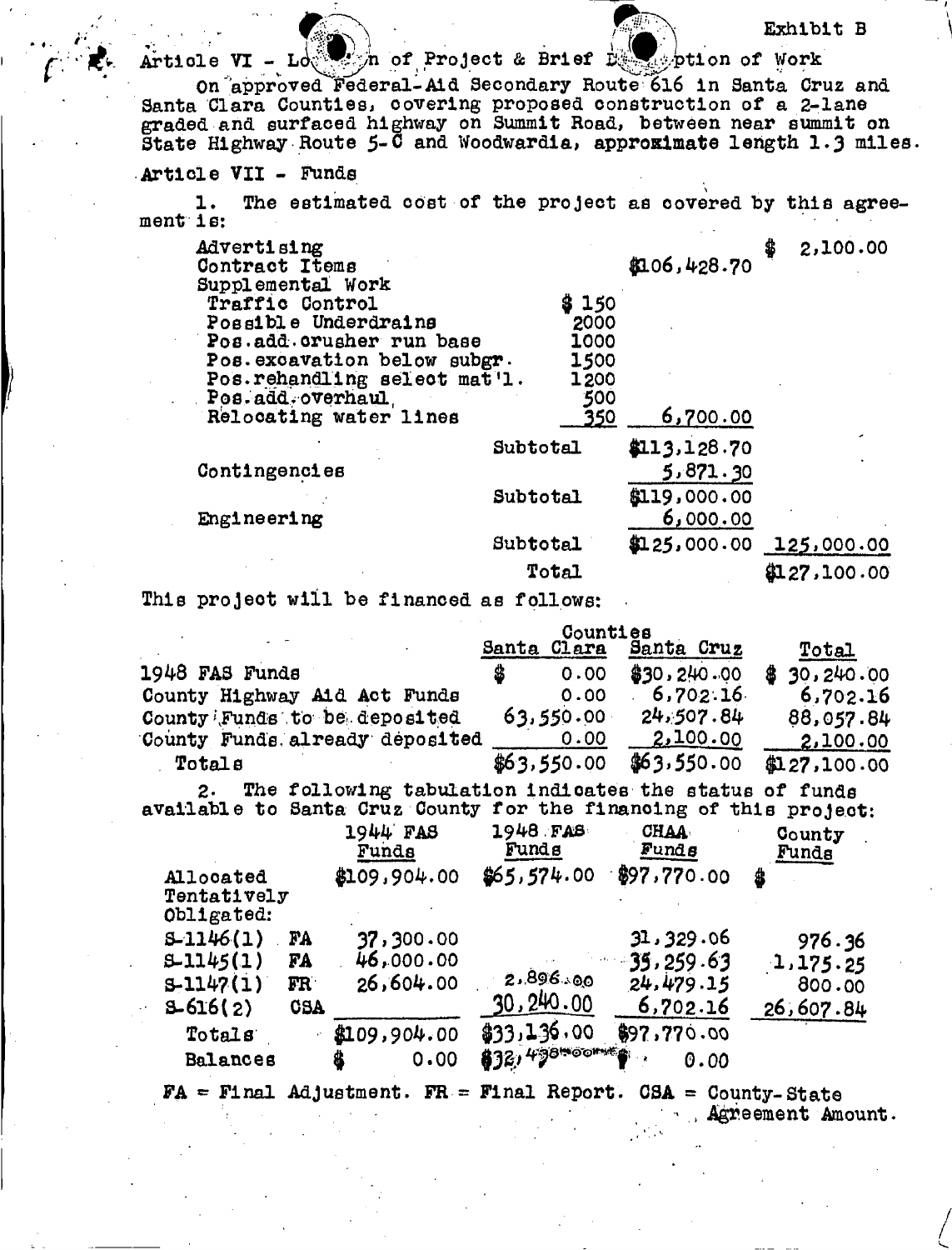

Santa Clara **Santa Cruz Metrict County** 

Summit Rond

FEDERAL PROJECT S-616(2)

THIS AGREEMENT, made in duplicate this 28thday of May 1951, 1951, 1952, DEPARTMENT OF RUBLIC WORKS (Division of Highways) of the State of California, here inafter referred to as the "Department."

### **WITNESSETT!:**

It is agreed between the partice that the project or projects hereinateer described shall be constructed under and purentint to, and in accordance with the provisions of the

Santa Clara and Santa Cruz Counties agree to provide necessary matching funds prior to award of contract.

The Boards of Supervisors of the County of Santa Clara by Resolution dated 1951, and of the County of Santa Cruz by Resolution dated  $May$  28th .1951. have approved this agreement and authorized its execution. May 22

IN WITHESS WITHER's the partice have hereunto affixed their hands and seals the days and year first above written.

County of Santa 101ars

County of Janta Ofuz

فيست

By adar

ËT. Supervisors Chairman of  $th$ <sup> $\theta$ </sup>

oard

h B.U

Approval Recormended:

ASST: STATE HWY. ENG. SAN AND LAND

chairman of the Board Supervisors

Fagineer, Federal Secondary Roads

Approved as to Roym and Frocedure:

wrch Attorney

State of California Department of Public Works Division of Highways

Deputy State Highway Inglineer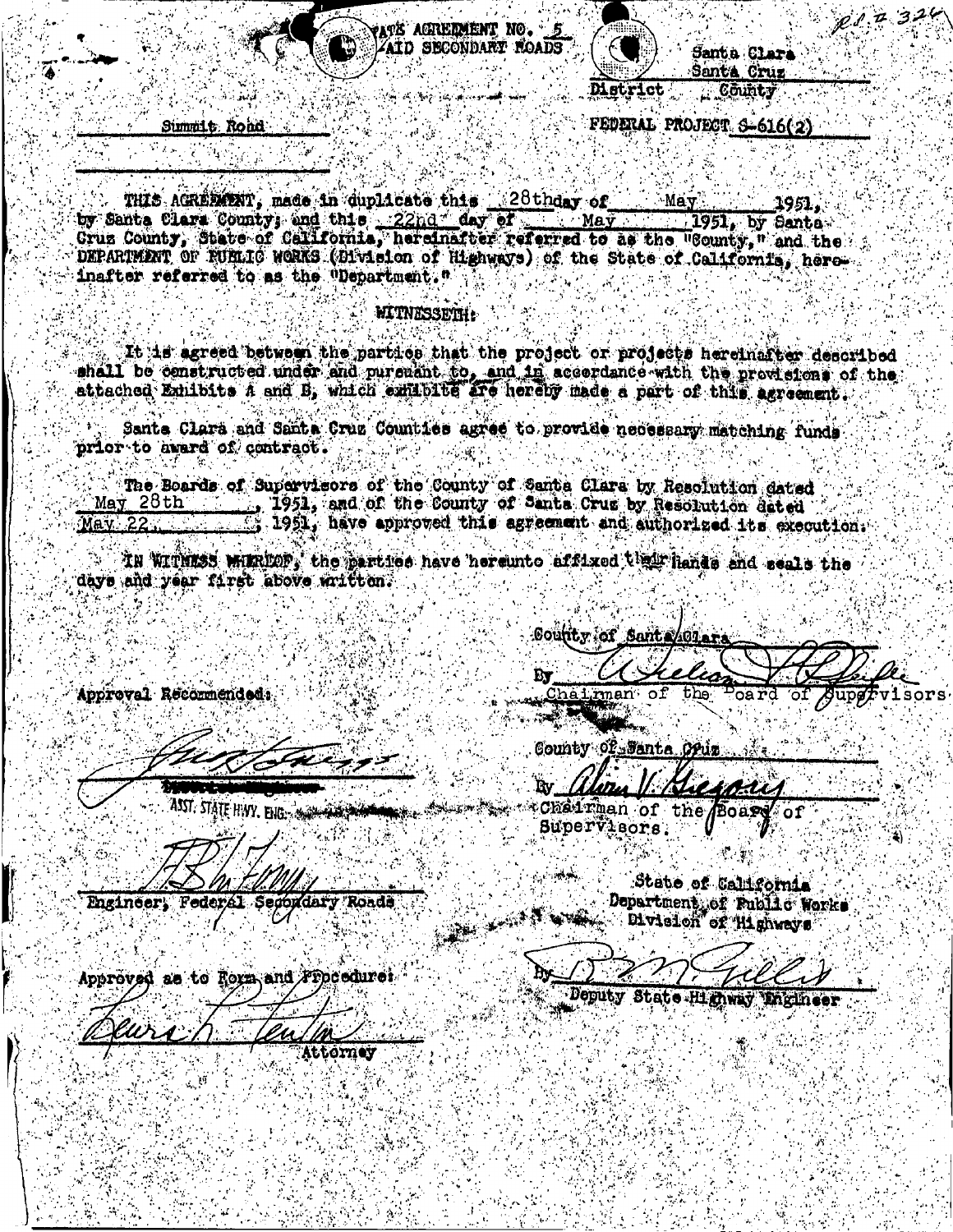

# **- 2 - Exhibit B**

The actual funds for the project will be set up after the contract is awarded on the basis of contract prices.

### **Articl e VII I - Special Covenants**

1. Laboratory costs properly chargeable to the project will be reimbursed in whole with funds provided by the Counties.

2. If the Counties propose to use funds appropriated by Chapter 20, Statutes of 1946, to assist in financing this project, the necessary forms required in connection with securing and assigning these funds must be filed with the State Allocation Board, Department of Finance, before this project is released for **advertising-**

**3. Necessary funds wil l be deposited by the respective Counties**  with the State Division of Highways within five (5) days after notification of receipt of a satisfactory low bid.

**I t i s understood tha t Santa Cruz County i s to be responsible**  4. for maintaining this improvement satisfactory to the agents of the **U. S. Bureau of Publi c Roads. This does not prevent' Santa Cruz**  County from dividing either the costs or responsibility of maintenance **with Santa Clara County by a separate agreement.**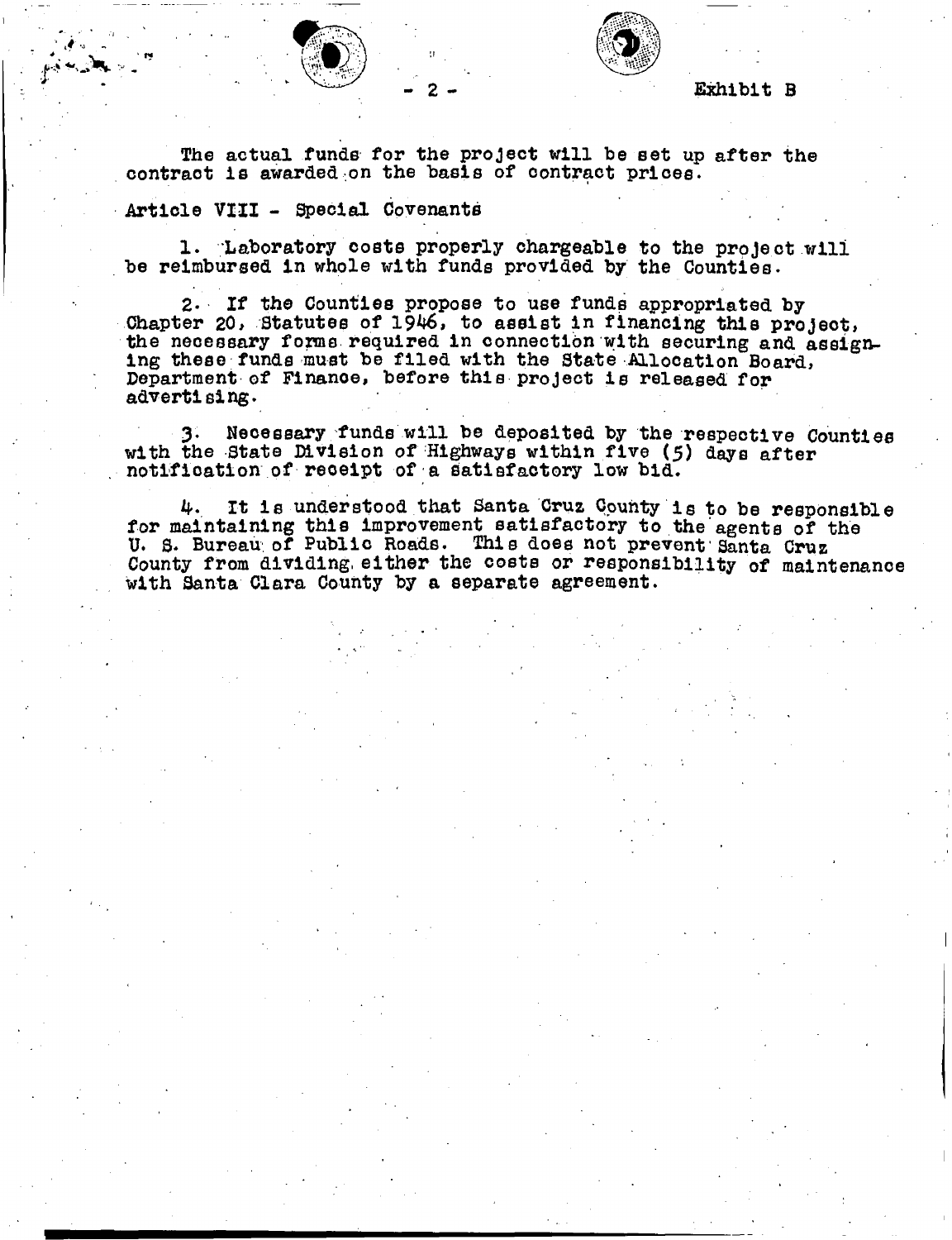



Exhibit A

### **Article I.** This agreement is made in the light of the following facts and circumstances:

**1. Under the provisions of the Federal-Aid Highway Acts certain funds are authorized to be appropriated for expenditure on a system of principal secondary roads to be selected by the State highway departments in cooperation with the county supervisors and the Commissioner of Public Roads. The route upon which the subject project is proposed has been so selected and approved by the Commissioner of Public Roads for inclusion' in the Federal-Aid Secondary Road System. Federal-Aid Highway funds are now. available for obligation to the subject project.** 

**2. The Department is required to enter into an agreement with the Commissioner of Public Roads relative to the**  prosecution of this project and the obligation of participating Federal-Aid funds.

**THEREFORE, in consideration of the premises herein contained, the parties agree as follows:** 

**Article II.** Cooperation with the United States.

### **MAINTENANCE**

1. The Federal-Aid Acts require that the maintenance of projects constructed thereunder shall be the responsibility of<br>the State and that a project for which the Department proposes to provide maintenance by an agreement w **and supplemented, which the County has agreed to maintain, is not being satisfactorily maintained as determined by the Commissioner.** 

**It is therefore agreed that after completion of said project or usable portions thereof, and upon notice of such completion, the County will maintain the completed works in a manner satisfactory to the authorized agents of the United States.** 

### **Article III.** Control of Work.

### **RIGHT OF WAY**

**The furnishing of rights of way as provided for herein includes, in addition to all real property required for the improvement free and clear of obstructions and encumbrances, the payment of damages to real property not actually taken but injuriously affected by the proposed improvement.** 

**1. Such rights of way as are necessary for'the construction of the proposed improvement, will .be furnished by the County.** 

**2. It is understood that a contract for the construction of this project or any portion thereof cannot be awarded until the necessary right of way has been made available.** 

**3. The County will furnish to the Department prior to advertising of the project evidence that necessary rights of way are available for construction purposes.** 

The County agrees to pay from county funds any costs, which are incurred in connection with this project, which **arise out of right of way litigation or delays to the contractor because right of way has not been made available to him for the orderly prosecution of the work.** 

### **ENGINEERING**

Preliminary Engineering—The term "preliminary engineering" as used herein includes all preliminary work, including<br>but not restricted to, preliminary surveys and report, laboratory work, soil investigation, preparation of **advertising.** 

**Construction Engineering—The term "construction engineering" as used herein includes actual inspection of the work, necessary construction staking, laboratory and field testing, field reports and rccords, estimates, final report, and allowable expenses of employees engaged therein.** 

**County employees shall perform all engineering work. It is understood that the Department is held responsible by the United States Government for the conduct of the work and for satisfactory results and that the Department may not delegate its responsibility. It is therefore agreed that the Department will exercise general supervision over the work and may take direct control of the subject project at its discretion when it is deemed that the responsibility of the Department requires.** 

**When the cost of Right of Way, Preliminary Engineering or Construction Engineering, incurred by the County is to be borne in part by Federal**-Aid **funds, the Department** will **reimburse the County for services performed on the basis of the actual cost**  thereof to the County including compensation and expense of personnel working on the project, the required materials and the use<br>of county-owned automobiles at the rate of four cents per mile, provided, however, that the C **administrative and overhead expense. Payments for such work will be made by the Department upon receipt of bills therefor, prepared in such form and supported by such detail as may be prescribed by the Department. The Department and the Bureau of Public Roads shall be given access to the County's books and records for the purpose of checking costs paid or to be paid by the Department hereunder.** 

### **AWARD OF CONTRACT**

**Actual construction work will be performed by contract. The Department will make the final preparation for advertising, will advertise and award the contract and will make payments to the contractor as the same become due.** 

**Prior to advertising for bids the County and the Department must agree on an engineer's estimate as to the estimated**  cost of the project. No contract for an amount in excess of said engineer's estimate will be awarded unless sufficient funds are **available and both the Department and County agree to such award.** 

### **Article IV.** Special Covenants.

**1. Nonparttcipating Items. All costs ruled ineligible under the Federal-Aid. Highway Acts but properly chargeable to this project shall be paid by the County.** 

2. Preliminary Engineering. All preliminary engineering charges, including the cost of advertising, have been or will<br>be paid by the County from funds other than those provided by the Federal-Aid Highway Acts.

**3. Construction Engineering. The construction engineering is included in the estimated cost and may be paid from Federal and County funds.** 

**4. Claims.. Since this project is not on a State** Highway, **State** Highway **funds may not be used to finance any costs including claims submitted by the contractor, Public Utilities, Rights of Way or other pertinent charges.** 

**.In the event that such claims are submitted and the Bureau of Public Roads and State Attorney! rule such claims cannot be paid by funds provided by the Federal-Aid Highway Acts the County will upon the demand of the Department, deposit with the State Treasurer, a sumi sufficient to cover the cost of any or all claims.** 

#### **Article V.**

**In case of conflict between any of the provisions contained in Exhibits A and B, the provisions of Exhibit B shall govern.**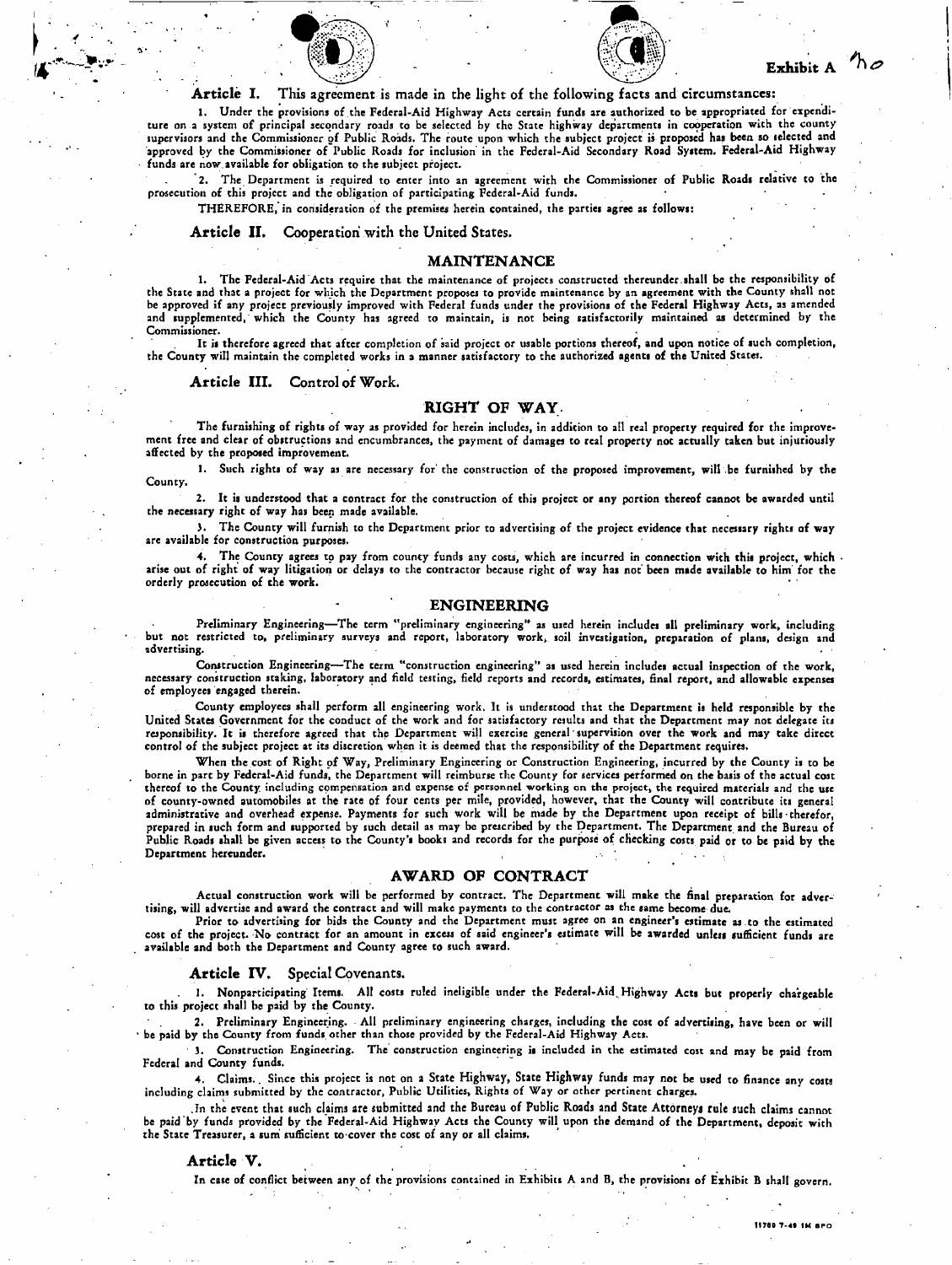# **RESOLUTION**

On the Motion of Supervisor CaMPbell duly seconded by Supervisor

**the followin g resolutio n i s adopted.** 

**BE IT RESOLVED by the Board of Supervisors of the County of**  Santa Clara, State of California, that the Chairman of said Board be, and he hereby is authorized and directed to execute, in triplicate, on behalf of said County that certain agreement dated May 28, 1951, entitled County-State Agreement No. 5, **Federal-Aid Secondary Roads, covering proposed construction of a 2-lane graded and surfaced highway on Summit Road, between near summit, on State Highway Route 5-0. and Woodwardia, approxi**mate length 1.3 miles on FAS Route 616 in Santa Cruz and Santa **Clara Counties**, California Federal-Aid Secondary Project S-616  $(2)$ .

PASSED AND ADOPTED this 28th day of May, 1951, by the **following votei;.** 

**AYES: Supervisors Campbell, McKinnon, PFEIFLE, Wool, Brown NOES: Supervisors**  $Non<sub>e</sub>$ 

Totellian V. Phele

& Rd # 326

**Chairman of said Board** 

ATTEST lson

**ABSENT: Supervisors Non0** 

 $\sigma$ lark of **sai d Bdard** 

**State of California , County of Santa Clara-SS** 

I<sub>p</sub> E. T. McGeehee , County Clerk and ex-officio Clerk **of the Board of Supervisors of the County of Santa Clara , State of California , do,hereby certif y tha t the foregoing i s a true and**  correct copy of a resolution passed and adpted by and entered in the Minutes of the said Board.

In witness whereof I have hereunto set my hand and affixed the **seal of the said Board, on May 28th 1951** 

**E. T. McGeehee, County Clerk** 

O Deputy Clerk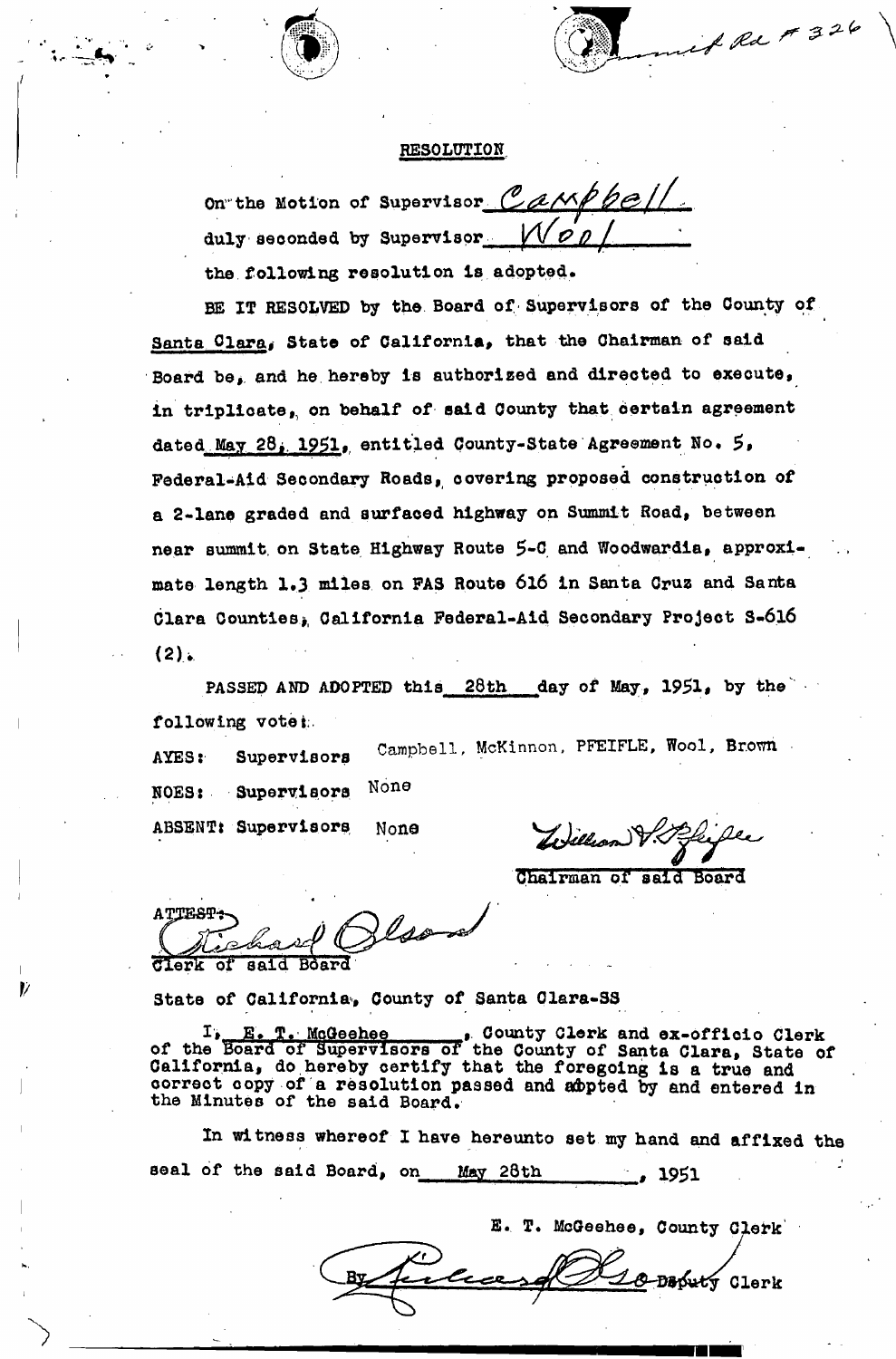On the Motion of Supervisor **Cast** duly seconded by Supervisor fooler the following resolution is adopted.

BE IT RESOLVED by the Board of Supervisors of the County of **Chairman**  Santa Cruz, State of California, that the *funders* of said Board **• .he. ' - . -..vis \* ' • : .'**  be, and **they** hereby attex authorized and directed to execute, in *triplicate, on behalf of said County that certain agreement dated* **triplicate, on behalf of said County that certain agreement dated ftay 22, 1951, entitled County-State Agreement No. 5, Federal-Aid**  Secondary Roads, covering proposed construction of a 2-lane **Secondary Roads, covering proposed construction of a 2-lane,**  graded and surfaced highway on Summit Road, between near summit **graded and surfaced highway on Summit Road, between near surnait on State Highway Route 5-C and Wobdwardia, approximate length 1.3**  miles on FAS Route 616 in Santa Cruz and Santa Clara Counties, **miles on FAS Route 616 i n Santa Cruz and Santa Clara -Counties, California Federal-Aid Secondary Project S-616 (2). .***. I* **<sup>i</sup>**

PASSED AND ADOPTED this 22nd day of May, 1951, by the following **vote:** 

| AYES: Supervisors          | Clement, Foster, Oettl, Rowe and Gregory |  |  |  |
|----------------------------|------------------------------------------|--|--|--|
| NOES: Supervisors          | none.                                    |  |  |  |
| <b>ABSENT: Supervisors</b> | none.                                    |  |  |  |

# Alvin V. Gregor

### Chairman of said Board

**ATTEST:** 

**H. E. Mille r Clerk of said Board,** 

**By By By** By By  $\frac{By}{AB-1M-1048}$ 

# **^State of California. County of Santa Cruz—ss.**

I, H. E. Miller, County Clerk and ex-officio Clerk of the Board of Supervisors of the County of Santa Cruz, State of California, do hereby certify that the foregoing is a true and correct copy of a resolution passed and adopted by and entered in the Minutes of the said Board.

In witness whereof I have hereunto set my hand and affixed the

| seal of the said Board, on May 23 |                            |
|-----------------------------------|----------------------------|
|                                   | H. E. MILLER. County Clerk |
| Emma Kosleonie Deputy Clerk       |                            |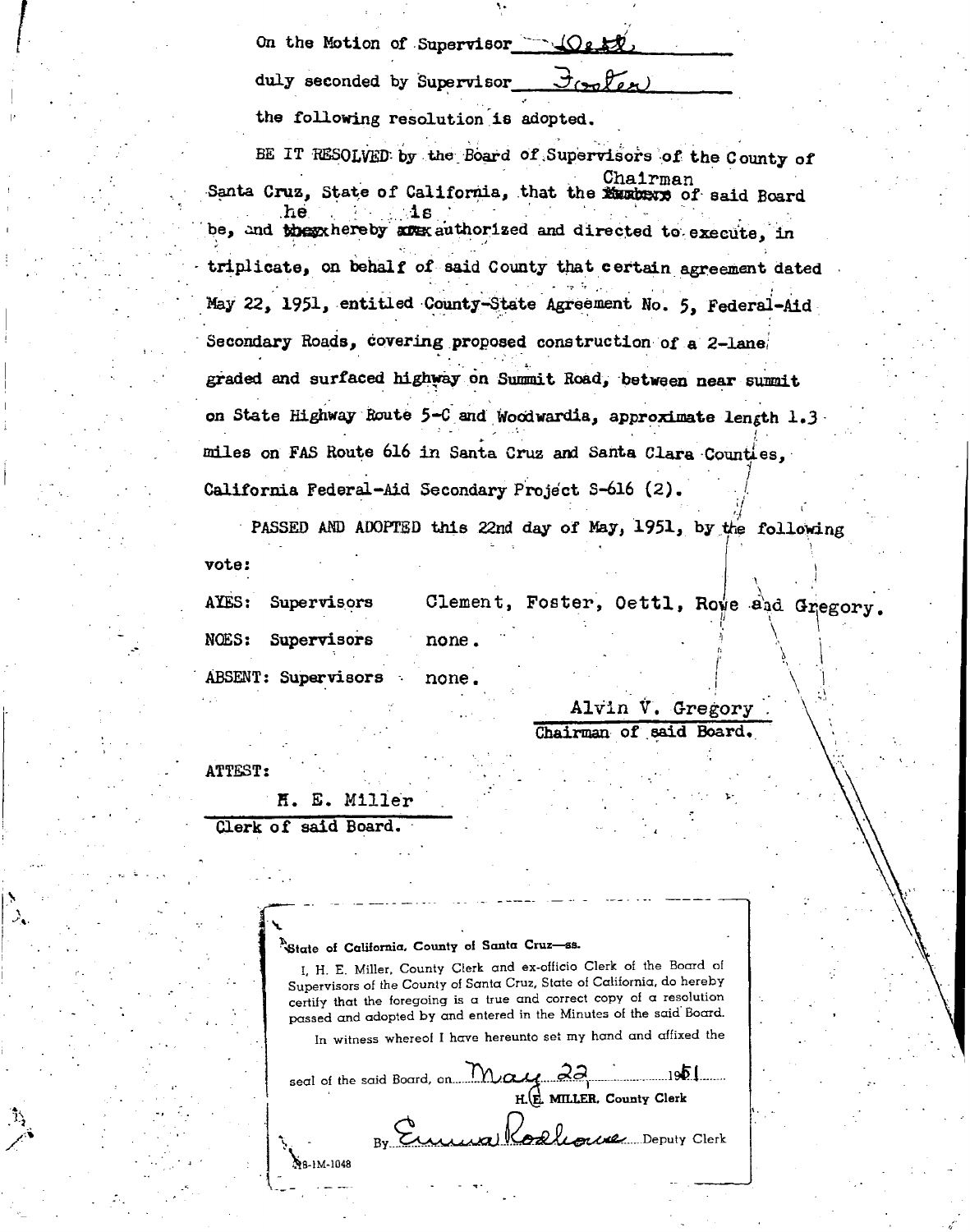May 28, 1951

Mr. Jno. H. Skegge<br>Asst State Highway Engineer RE: IV-SCr-SC1-S-616 (2) 150 Oak Street San Francisco 2, California

Dear Mr. Skeggs

Enclosed herewith please find certified copy of resolution adopted by the Board authorizing the chairman to sign the attached County-State Agreement No 5-Federal Project S-616(2) which also has been signed by the chairman of the Santa Cruz County Board of Supervisors.

Also attached thereto is certified copy of resolution Re:"Summitt Road Right Of Way-Cortification No 2."

Apparently a copy will be returned for our file. when all signatures have been attached.

> Sincerely yours. BOARD OF SUPERVISORS E. T. MCGEHEE, CLERK

By Deputy Clerk of the Board

 $20$ 

X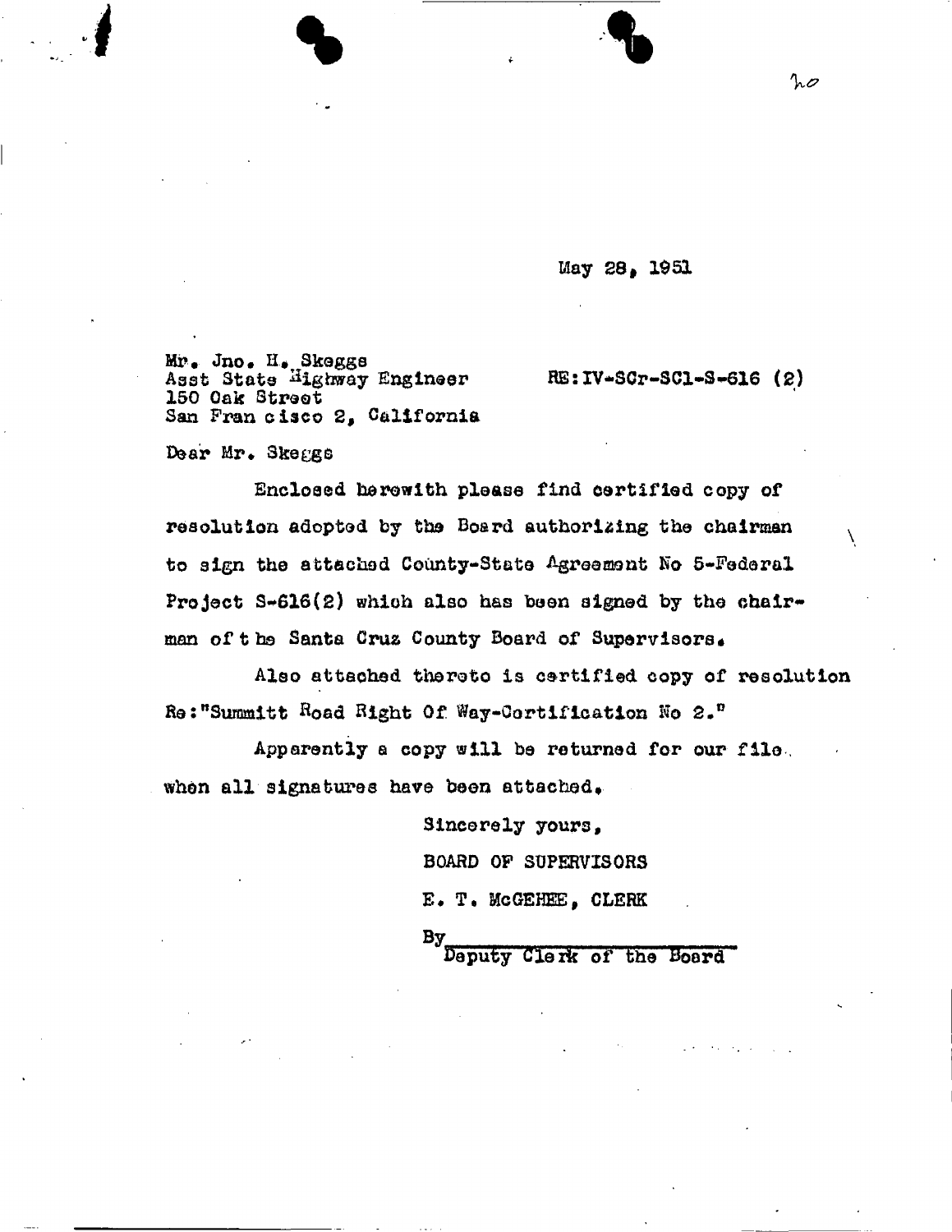### **SUMMIT ROAD RIGHT OF WAY**

*<sup>t</sup>*% *%* 

# Certification No. 2 Right of Way

The County of Santa Clara hereby certifies in con**nection with the right of way for Project IV-SCr-SCl-S-616 (2) that:** 

**1.** Condemnation suit has been filed and the right of **immediate possession has been obtained for those parcels which**  had not been obtained by negotiation.

2. Sheds existing in the right of way will be disposed of prior to construction. The Pacific Telephone and Telegraph Company will provide additional support for the exist**ing cable line . Pacifi c Gas & Electri c Company and Los Gatos**  Telephone will move their poles to facilitate construction. No delay to the contractor for the construction  $\mathbf{f} \circ \mathbf{f}$  the road therefore.

**I n making thi s certification , the county agrees to hold**  the State harmless from any liability which may be established by and in the event the right of way is not clear as herein certified.

COUNTY OF Santa C<del>la</del>ra By **Chairman, Board of Supervisors** 

 $\mathcal{E}$ - $\psi$ 

PASSED AND ADOPTED BY the Board of Supervisors of the County of " Santa Clara, State of California, this 28th day of May, 1951. by the following vote:

 $0. c.$  mc-10.  $\varphi$ 

**AYES; Supervisors, Campbell, McKinnon, PFEIFLE, Wool, Browi** 

**NOES:**  Supervisors, None

**ABSENT:** Supervisors, NORG

**ATTEST: E. T. McGeehee, County Clerk**  and ex officio Clerk of said **Supervisors** 

Bx Deputy

**MAY 281951 cGEHEE, Clerk DEPITY**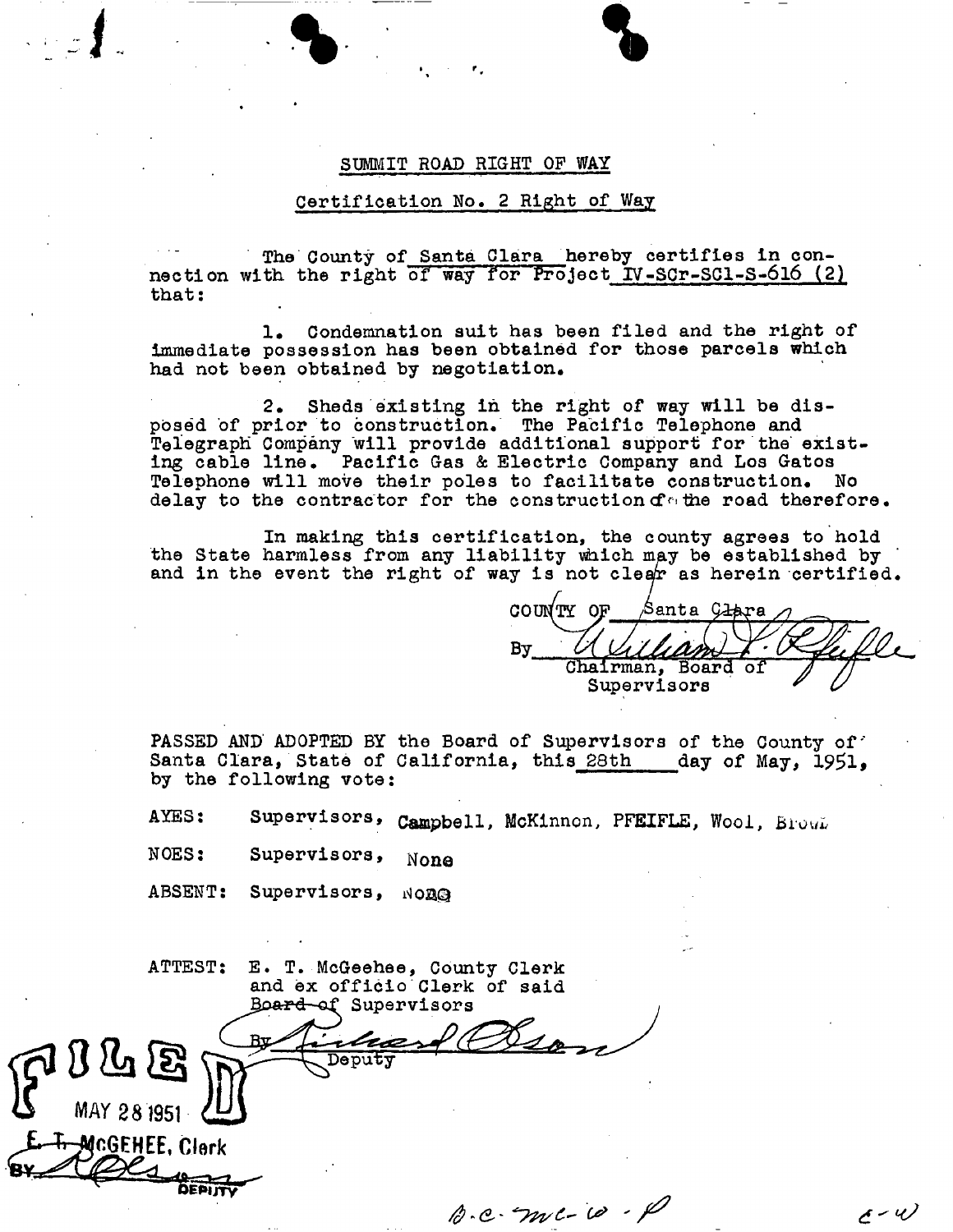### **RESOLUTION**

 $\mathbf{A}$ 

**On the Motion of Supervisor Campbell duly seconded by Supervisor Wool**  the following resolution is adopted.

**BE IT RESOLVED by the Board of Supervisors of the County of**  Santa Clara, State of California, that the Chairman of said **Board be, and he hereby i s authorized and directed to execute,**  in triplicate, on behalf of said County that certain agreement dated May 28, 1951, entitled County-State Agreement Nor 57. **\ 4** *j*  **Federal-Aid Secondary Roads, covering proposed construction of**  a 2-lane graded and surfaced highway on Summit Road, between near summit on State Highway Route 5-C and Woodwardia, approxi**near summit on State Highway Route 5-C and Woodward!a,' .approximate length 1.3 miles on FAS Route 6l6 I n Santa CruS arid Sffifca. Clara Counties, Californi a Federal-Aid Secondary Project**  t tn  $(2)$ .

**(2).**  PASSED AND ADOPTED this 28th day of May, 1951, by the **following vote:** 

AYES: Supervisors Campbell, McKinnon, PFEIFLE, Wool, Brown

**NOES: Supervisors None** 

**ABSENT: Supervisors None,** 

**Chairman of** 

W

87778 **>f said ©oard** 

**State of California , County of Santa Clara-SS** 

I, E. T. McGeehee , County Clerk and ex-officio Clerk **of the Board of Supervisors of the County of Santa Clara , State of California , do hereby certif y tha t the foregoing i s a true and**  correct copy of a resolution passed and adpted by and entered in **the Minutes of the said Board.** 

|                                                               |                | In witness whereof I have hereunto set my hand and affixed the |                               |                              |  |
|---------------------------------------------------------------|----------------|----------------------------------------------------------------|-------------------------------|------------------------------|--|
|                                                               |                | seal of the said Board, on                                     | May 28th                      | 1951                         |  |
| $\mathcal{A} \mathcal{Y} \mathcal{U} \mathcal{B} \mathcal{W}$ |                |                                                                |                               |                              |  |
| $\sum$ MAY 28 1951                                            |                |                                                                |                               | E. T. McGeehee, County Clerk |  |
|                                                               | MCGEHEE. Clark |                                                                |                               | Deputy Clerk                 |  |
|                                                               |                |                                                                | $b_1$ $c_2$ and $c_3$ - $c_4$ |                              |  |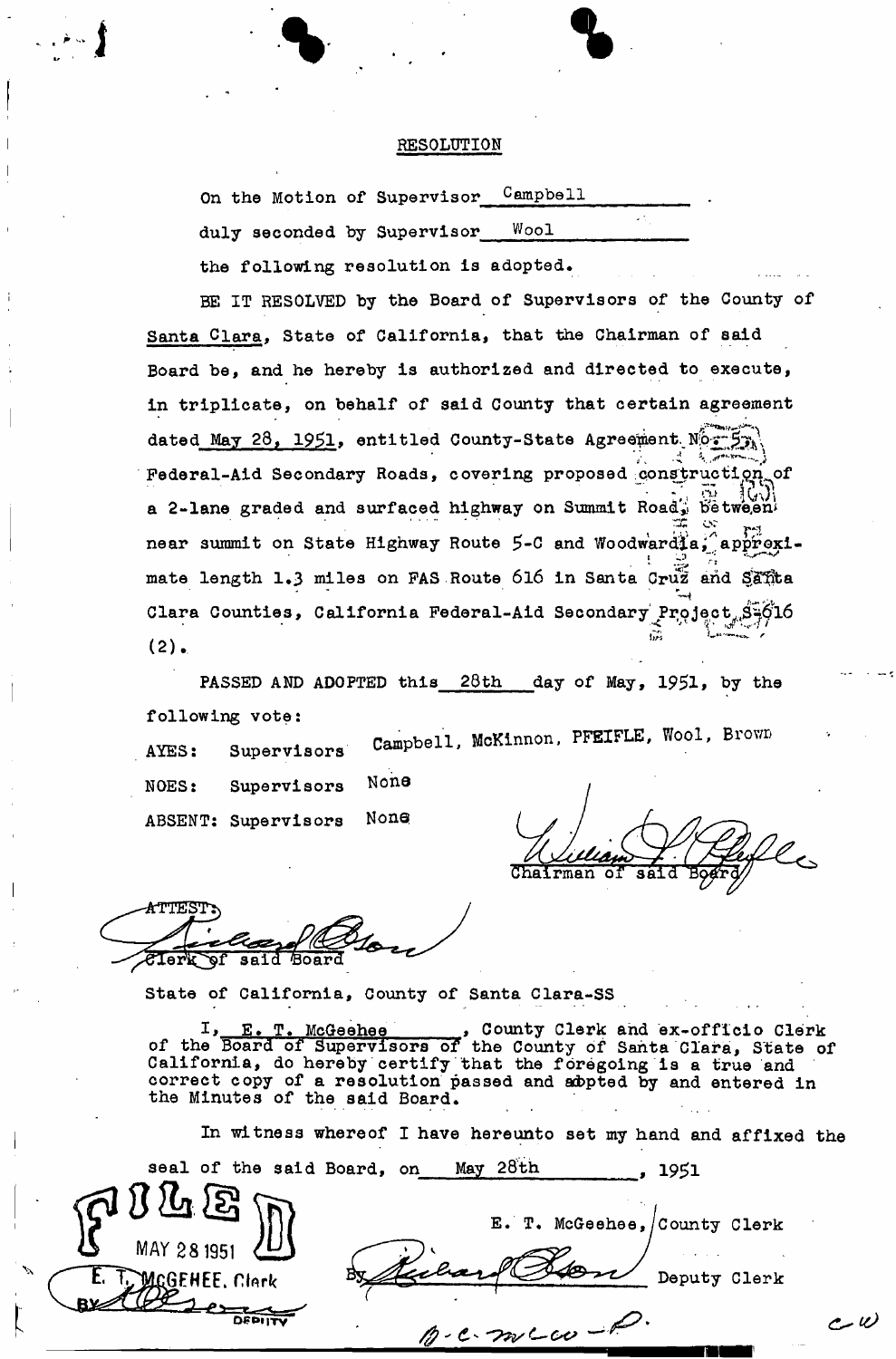|                               | T. MORFHET<br>$\frac{1}{4}$<br>ki k                                                                                                                                                                                                                                                                                                                                                                                                                                                                   |                   |
|-------------------------------|-------------------------------------------------------------------------------------------------------------------------------------------------------------------------------------------------------------------------------------------------------------------------------------------------------------------------------------------------------------------------------------------------------------------------------------------------------------------------------------------------------|-------------------|
|                               | 1981 8 8 1991<br>$\widehat{\mathbb{G}}$<br>$\mathbb{R}^{\mathfrak{N}}$<br>$\tilde{\mathbf{L}}_{\text{tot}}$                                                                                                                                                                                                                                                                                                                                                                                           |                   |
|                               | $\frac{1}{2}$ .                                                                                                                                                                                                                                                                                                                                                                                                                                                                                       |                   |
| $\sim 100$                    | $\frac{1}{2}$                                                                                                                                                                                                                                                                                                                                                                                                                                                                                         |                   |
|                               |                                                                                                                                                                                                                                                                                                                                                                                                                                                                                                       |                   |
|                               | $\sim$<br>$\frac{1}{\sqrt{2}}\sum_{\mathbf{k},\mathbf{k}'}\left[\frac{\partial\mathbf{r}}{\partial\mathbf{k}}\right]_{\mathbf{k},\mathbf{k}'}$                                                                                                                                                                                                                                                                                                                                                        |                   |
|                               | होती हो।<br>स<br>热量合金                                                                                                                                                                                                                                                                                                                                                                                                                                                                                 |                   |
|                               | $\frac{1}{2}$<br>医血管炎 医肝气肿                                                                                                                                                                                                                                                                                                                                                                                                                                                                            |                   |
|                               | $\mathbb{C}$<br>$\begin{array}{c} \n\mathbf{a} \\ \mathbf{b} \\ \mathbf{c}\n\end{array}$<br>$\frac{1}{\sqrt{2}}\sum_{i=1}^{n-1}\frac{1}{i} \sum_{j=1}^{n-1} \frac{1}{j} \sum_{j=1}^{n-1} \frac{1}{j} \sum_{j=1}^{n-1} \frac{1}{j} \sum_{j=1}^{n-1} \frac{1}{j} \sum_{j=1}^{n-1} \frac{1}{j} \sum_{j=1}^{n-1} \frac{1}{j} \sum_{j=1}^{n-1} \frac{1}{j} \sum_{j=1}^{n-1} \frac{1}{j} \sum_{j=1}^{n-1} \frac{1}{j} \sum_{j=1}^{n-1} \frac{1}{j} \sum$<br>$\epsilon$ sets $\gamma$<br>$\omega_{\rm{eff}}$ |                   |
|                               | ัญ<br>$\frac{1}{2} \frac{1}{2}$<br>$\frac{1}{2} \sum_{i=1}^{n} \frac{1}{2} \sum_{i=1}^{n} \frac{1}{2} \sum_{i=1}^{n} \frac{1}{2} \sum_{i=1}^{n} \frac{1}{2} \sum_{i=1}^{n} \frac{1}{2} \sum_{i=1}^{n} \frac{1}{2} \sum_{i=1}^{n} \frac{1}{2} \sum_{i=1}^{n} \frac{1}{2} \sum_{i=1}^{n} \frac{1}{2} \sum_{i=1}^{n} \frac{1}{2} \sum_{i=1}^{n} \frac{1}{2} \sum_{i=1}^{n} \frac{1}{2} \sum_{i=1}^{n$                                                                                                    |                   |
| $\mathcal{F}(\mathcal{A})$    | 925<br>MAY 28 1951<br>T-MCGEHEE, Clerk<br>こく なわすい                                                                                                                                                                                                                                                                                                                                                                                                                                                     | SUMMITT ROAD #326 |
|                               | DEPT<br>またもの つかばか<br>医子宫神经 医神经<br>$\sim$                                                                                                                                                                                                                                                                                                                                                                                                                                                              |                   |
| $\mathcal{L}_{\mathcal{L}}$ . | 有效的复数<br>计程序 经保险金额                                                                                                                                                                                                                                                                                                                                                                                                                                                                                    |                   |
|                               | 位式                                                                                                                                                                                                                                                                                                                                                                                                                                                                                                    |                   |
|                               |                                                                                                                                                                                                                                                                                                                                                                                                                                                                                                       |                   |
|                               | $\begin{pmatrix} 1 & 0 \\ 0 & 0 \\ 0 & 0 \end{pmatrix}$                                                                                                                                                                                                                                                                                                                                                                                                                                               |                   |
|                               | $\frac{1}{\sqrt{2}}$                                                                                                                                                                                                                                                                                                                                                                                                                                                                                  |                   |
|                               |                                                                                                                                                                                                                                                                                                                                                                                                                                                                                                       |                   |

 $\Delta \rightarrow \infty$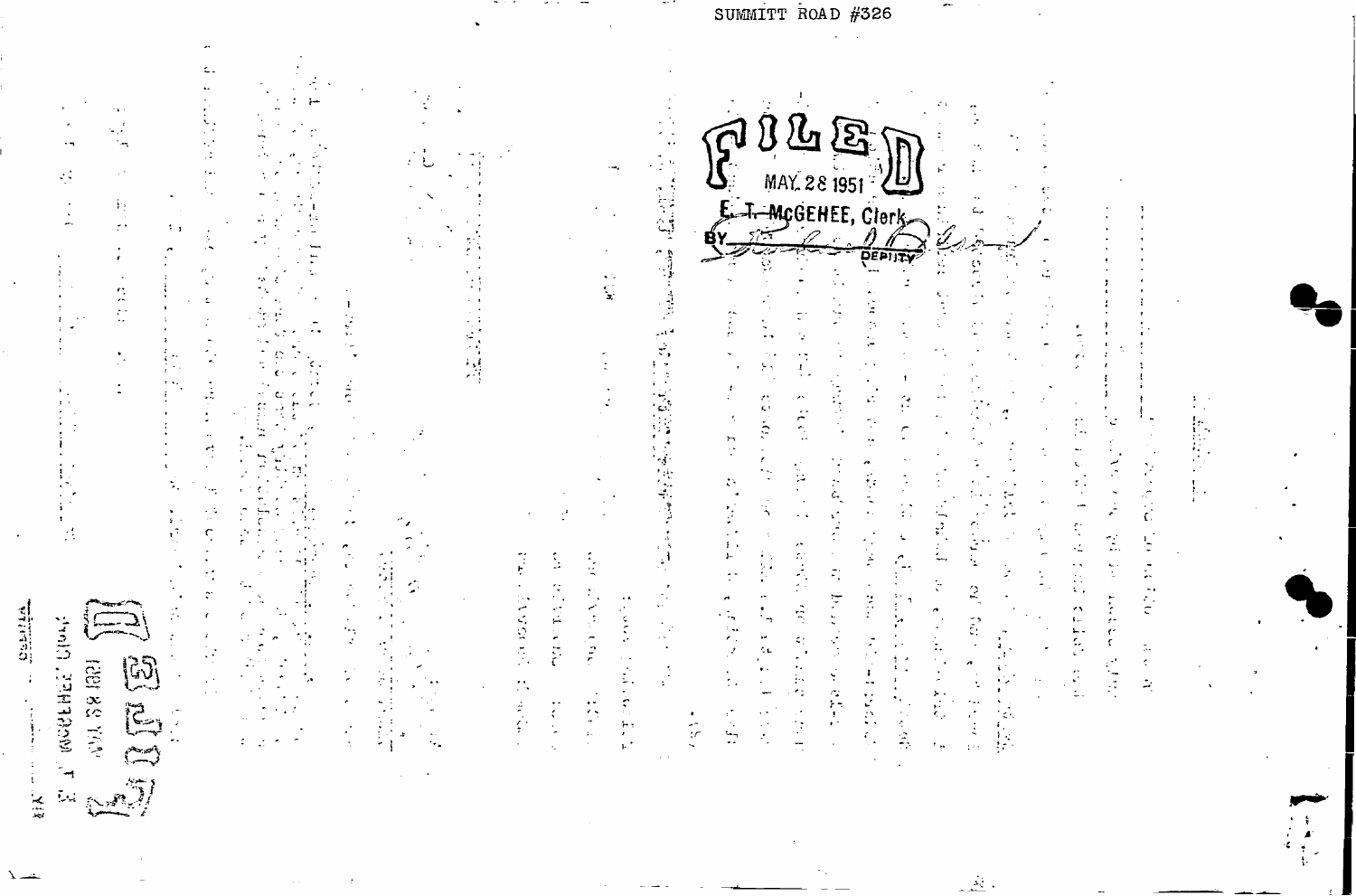$\frac{1}{2}$ **UMMIT ROAD** Emergency Relief Project

# **Certification No. 1 Right of Way**

The County of Santa Clara hereby certifies in connection with the right of way for project IV-SC1-FAS 616 E.R. 179(1) from **Engineer's Station 35+00 to 44+00 that:** 

**1.** All additional right of way necessary for this project has **been acquired.** 

2. No buildings or other obstructions exist within the right **of way of this project.** 

In making this certification, the County agrees to hold the State harmless from any liability which may be established by and in the event the right of way is not clear as herein certified.

We approve this certification and hereby authorize the **chairman to sign the same,** 

COUNTY OF SANTA CYARA **Cha irman, Boar** *d>\of*  **Supervisors** 

 $*326$ 

**PASSED AND ADOPTED by the Board of Supervisors of the County of Santa Clara**, **State of California**, this **state of the clay** of **by the following vote:** 

AYES: Supervisors, Brown, Della Maggiore, Hubbard, Levin, Slaght

**NOES: Supervisors,** 

V

**ABSENT: Supervisors,** 

**ATTEST: Richard Olson, Clerk of said Board of Supervisors** 

Rv Deputy Clerk of the Beard

**p r <sup>u</sup> " 1C1£Q ROLL CALL: YE£ >:,** 

**9/3/58 Al l dups to McClure^P 2 "**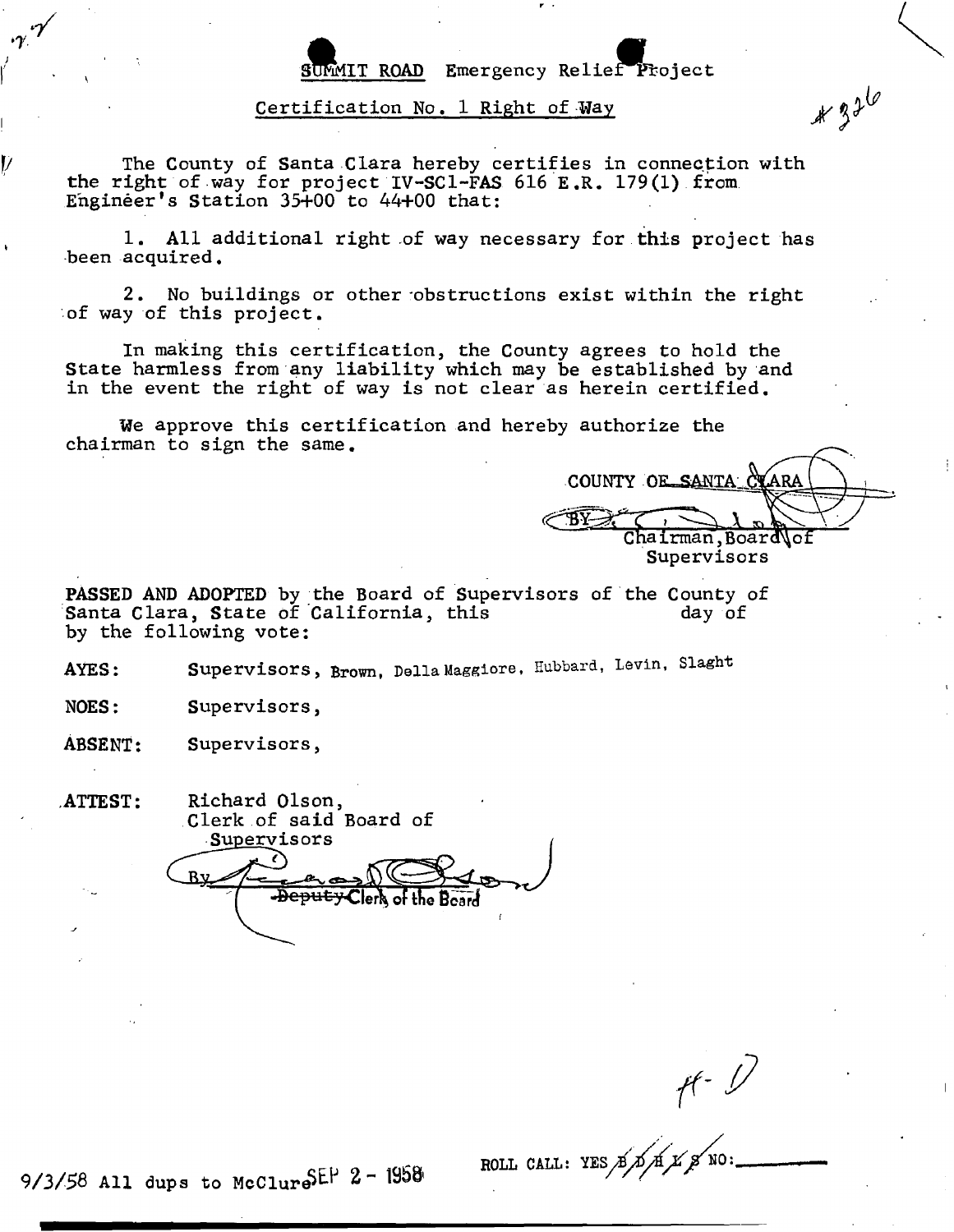G. T. MCCOY **BTATE HIGHWAY ENGINEER** 



EDMUND G. BROWN GOVERNOB OF CALIFORNIA



# STATE OF CALIFORNIA **department of public UDorks**

### **SACRAMENTO**

June 12, 1959 PLEASE REFER TO

PILE NO.

IV-SC1-616, ER-179(1) 59-4BDC81-F Summit Road

Board of Supervisors Santa Clara County Court House San Jose, California

Gentlemen:

This is to inform you that the Director of Public Works, State of California, on June 10, 1959, accepted contract  $59-4BDC81-F$ , which covered the improvement of Federal-aid Secondary Highway 616 on Summit Road at 0.4<br>mile south of State Route 5. 2326 mile south of State Route 5.

Subsequent to that date, under the provisions of the County-State Agreement covering said project, it is the obligation of the County to maintain this improvement.

Although this project was constructed under a contract awarded by the Department of Public Works, and was financed- with Federal-aid Emergency Relief and County funds, it is on a County highway and the project was engineered substantially with County personnel. The County is to be congratulated for the successful completion of this project.

Yours very truly,

G. T.McCoy State Highway Engineer

Bу uvin P. Muŕphy Asst. State/Highway Engineer

**Date APPROVED . CE GC PC DPW FLO tO: ..ABSTAINS:** 

Copy each Bd Member - HWC - DPW - CC - PC - Wel-



*^/y* 

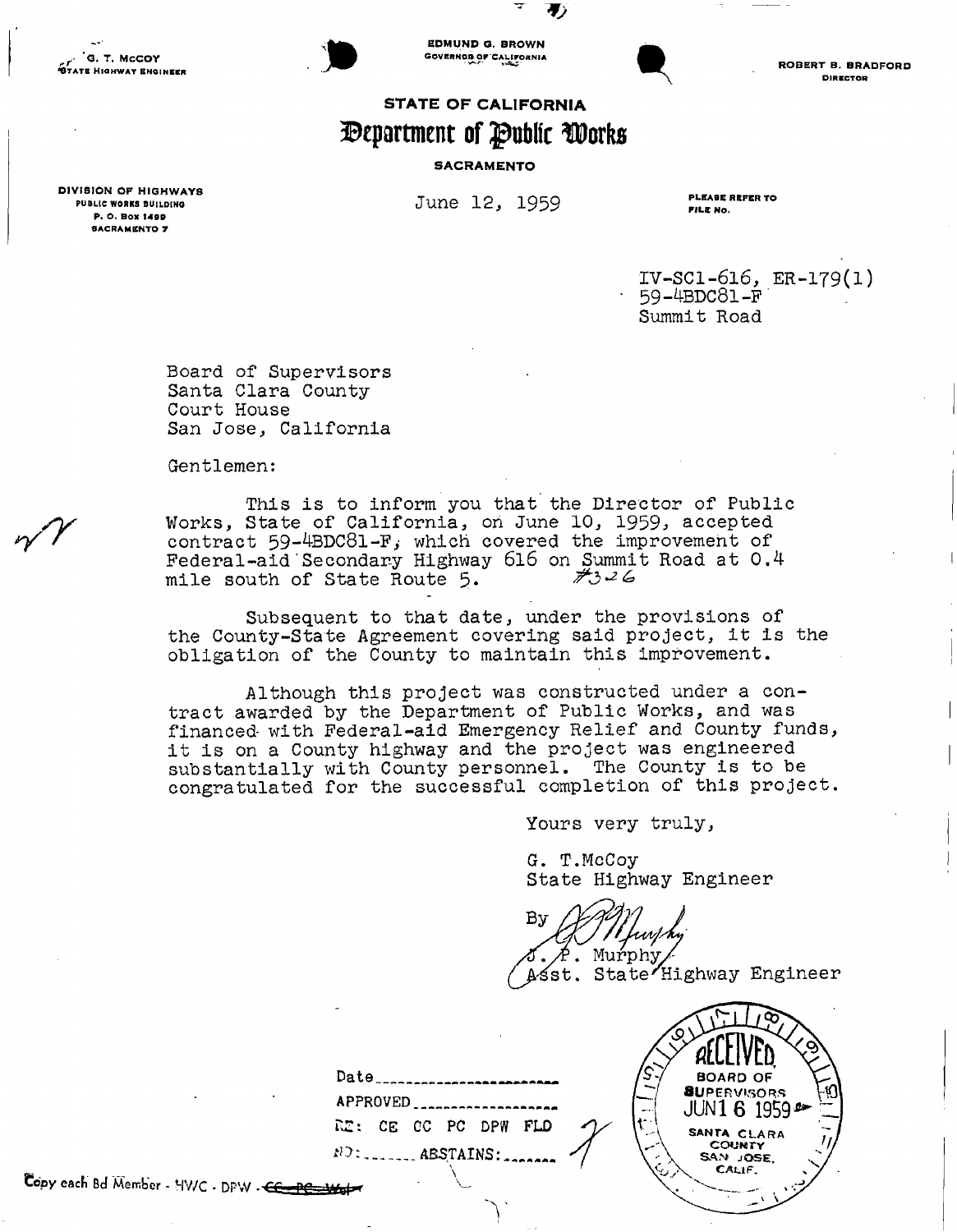STATE OF CALIFORNIA DEPARTMENT OF PUBLIC WORKS

# **DIVISIO N O F HIGHWAY S**

DISTRICT IV **150 OAK STREET** SAN FRANCISCO 2, CALIFORNIA

ADDRES S ALL COMMUNICATIONS TO P. O. BOX 3366 . RINCON ANNEX SAN FRANCISCO 10

У.

June 13, 1951 PLEASE REFER

TO FILE NO.

hemmit Od. 326

lY-SCr,SC1-FAS616 **S-6l6(2)**  Summit Road

Mr. R. B. Chandler Road Commissioner Santa Clara County Court House San Jose, California

Dear Mr. Chandler:

Attached for the files of the County of Santa Clara is executed copy of County-State Agreement No. 5, executed May 22, 1951, by Santa Cruz County and on May 28, 1951, by Santa Clara County. This agreement covers the proposed construction on Summit Road, FAS Route 616 in Santa Cruz and Santa Clara Counties.

It is requested that the County of Santa Clara take the necessary steps to authorize immediate issuance of a warrant for its portion of the cost of the work upon receipt of a bid within the agreement amount. This will avoid delay in awarding the contract.

Yours very truly,

1. montee

F. W. Montell Assistant District Engineer City and County Cooperative Projects

Attach  $RAJ:$  amq.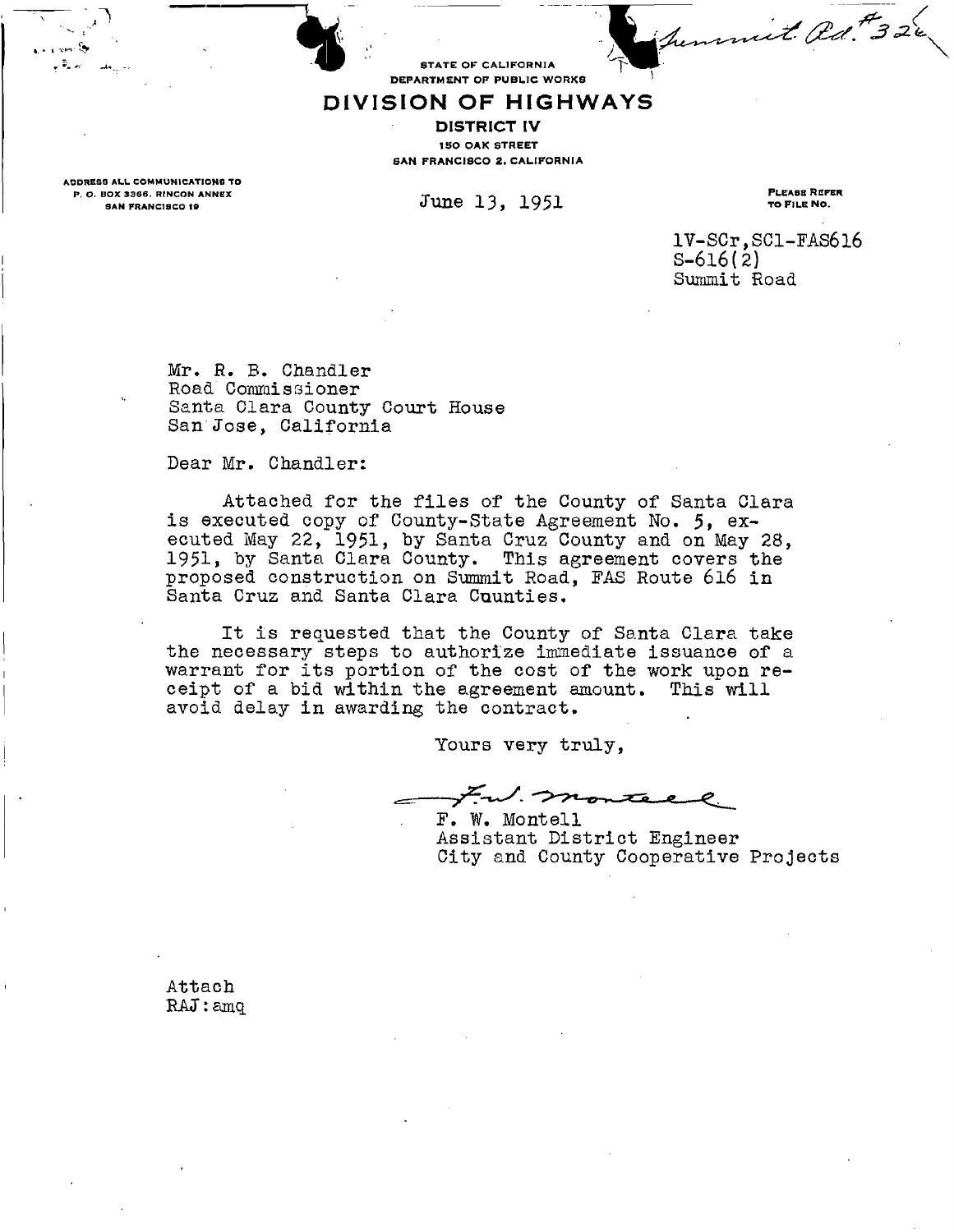# RESOLUTION OF INTENTION TO SHARE IN THE IMPROVEMENT OF F.A.S.  $*33$ **ROUTE 616 IN THE COUNTY OF SANTA CLARA AND THE COUNTY OF SANTA CRUZ, STATE OF CALIFORNIA**

**WHEREAS the County of Santa Clara and the County of Santa Cruz, State of California , mutually desire to improve F.A.S. Route 616, commonly known as "Summit Road<sup>11</sup> , between Woodwardia**  and State Highway Route 5, and that the cost of said improvements be shared by the respective parties in the manner as hereinafter **set forth ,** 

**NOW THEREFORE, BE IT RESOLVED as follows ;** 

**(1) That the County of Santa Clara share in the cost of im**provement of F.A.S. Route 616, commonly known as Summit Road, between Woodwardia and State Highway Route 5, in the County of Santa Clara and in the County of Santa Cruz, State of California.

**(2) That the County of Santa Cruz wil l perform al l preliminary**  engineering work on saidproject, and the County of Santa Clara will **contribute one-half (1/2) of the cost of the same.** 

(3) That the County of Santa Cruz will act as the contracting **agency and supervise construction; that the County of Santa Clara**  will contribute one-half of the cost of construction and construction engineering; that the total cost of the construction is **estimated at \$112,000.00.** 

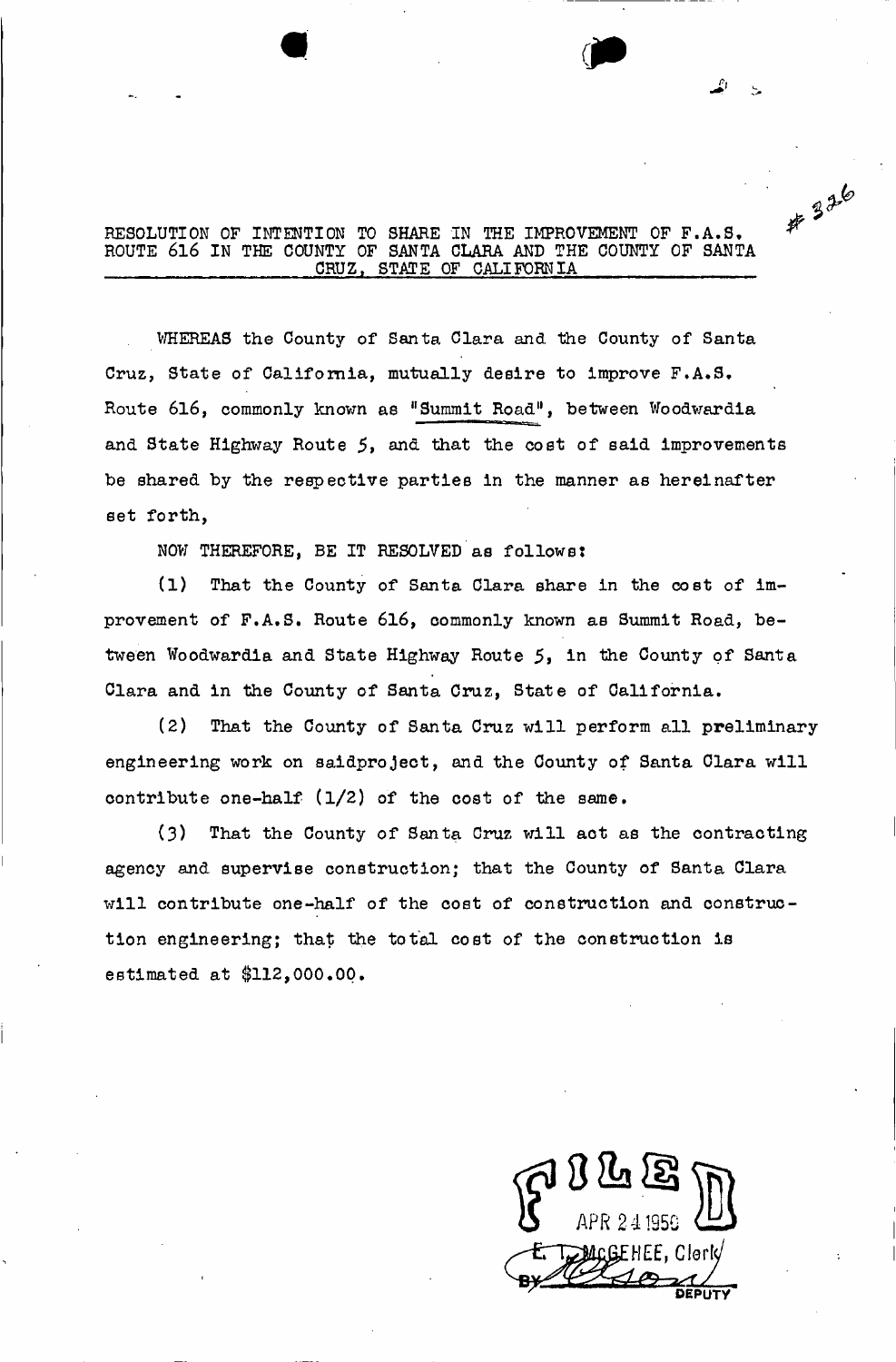PASSED AND ADOPTED by the Board of Supervisors of the County of Santa Clara, State of California, this 24th day of April  $-$  1950, by the following Vote:

Supervisors, Campbell, McKinnon, Pfeifle, Brown AYES:

Supervisors, None NOES:

**ABSENT:** Supervisors, None

Chairman of the Board of Supervisors

of the County of Santa Clara, State<br>of California

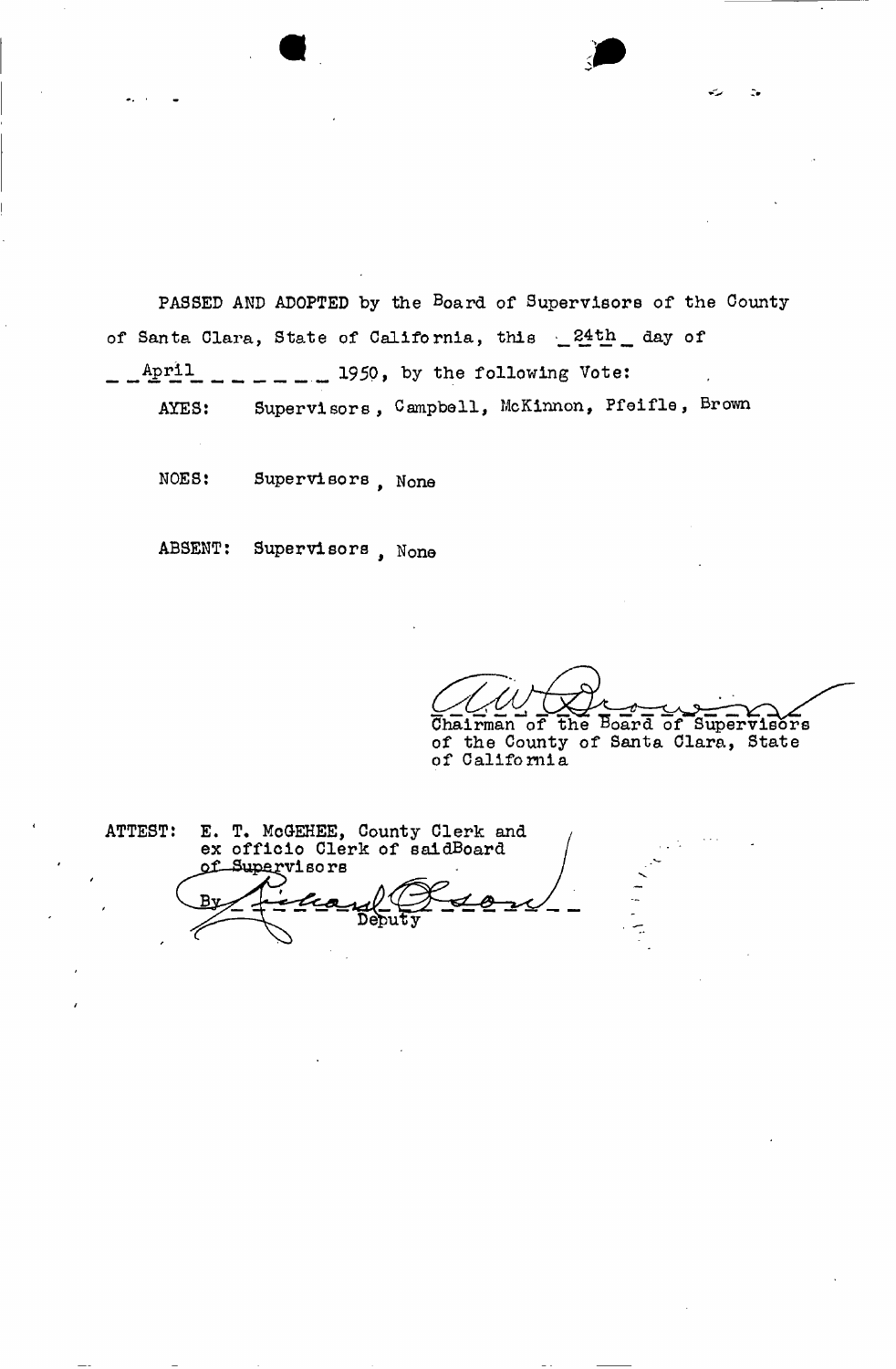$54 - 2$  $\curvearrowright$  $975427$  $\hat{\mathbf{I}}$ 

 $\frac{1}{\sqrt{2}}$ 

 $\blacksquare$ 

 $\begin{array}{c} \begin{array}{c} \textbf{1} \end{array} \end{array}$